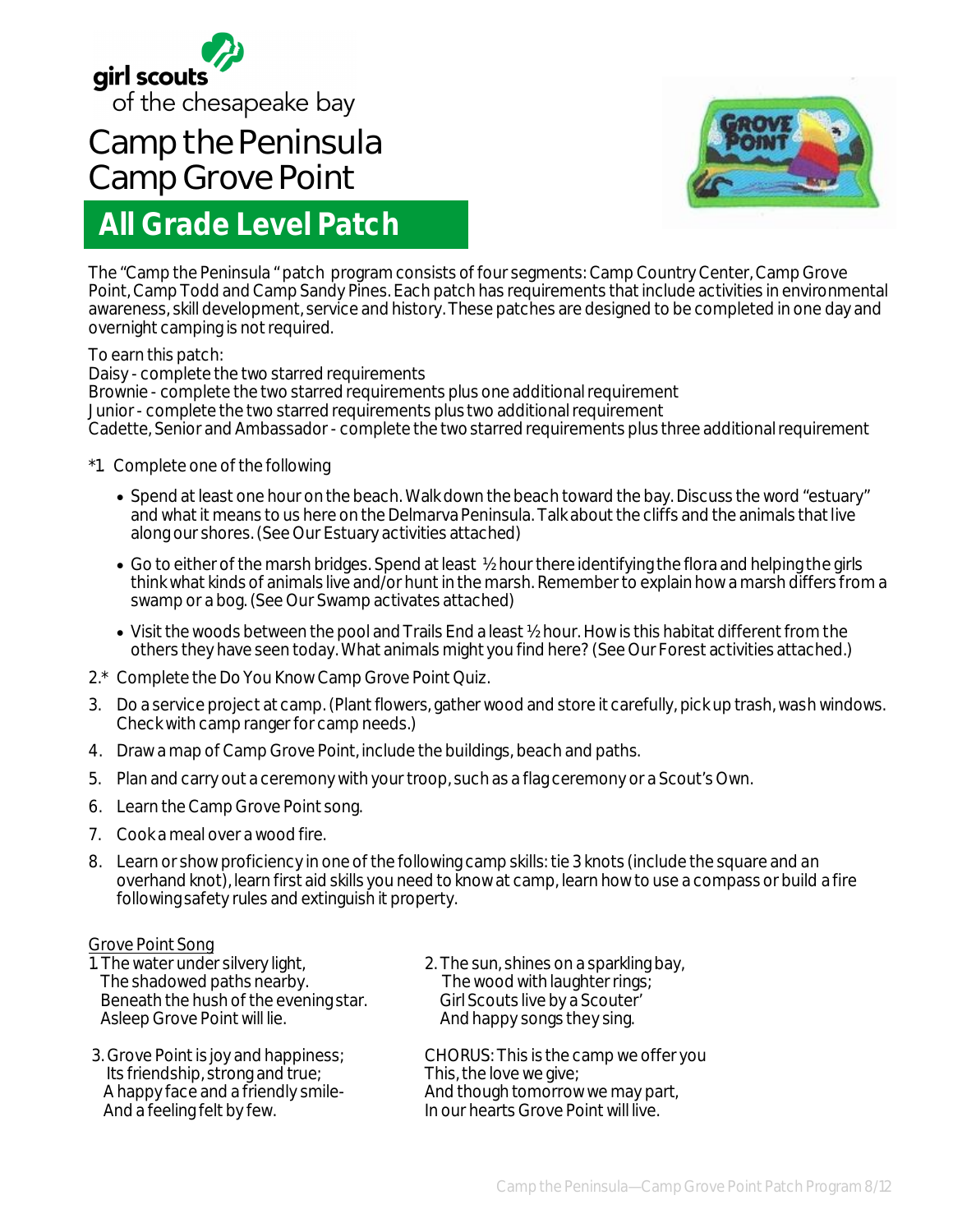# **Trivia Quiz**

- 1. How Well Do You Know Camp Grove Point?
- 2. When did Double Goose Farm Officially become Camp Grove Point?
- 3. What is the name of the river which flows past our beach?
- 4. Why was the camping unit nearest the beach given its name?
- 5. What were the first two camping units built?
- 6. Who was the first camp ranger (caretaker)?
- 7. Name the endangered animal species living in our swamp
- 8. List two kinds of:
	- a. Tracks you have found
	- b. Animals you have seen
	- c. Trees you have identified
- 9. How many boards are in the bridge behind Osprey?
- 10. Where is the Camp Grove Point amphitheatre?
- 11. How did the name Ahsosowah originate?
- 12. How many bridges does Camp Grove Point have?

# **Camp Grove Point History And Development**

At one time our camp neighbors, the Bidgood family, owned the whole point. Over the years, pieces of the property we sold and a Mr. Zander from Philadelphia bought this property to use as a hunting retreat. He built the cottage a garage on the cliff overlooking the bay. (We've moved the cottage back because of the cliff erosion.) He also built the caretaker's house and the sea wall at the base of the cliff. In December 1948, Mr. Zander sold the property, then called "Double Goose Farm" to the Wilmington Area Girl Scout Council.

1948—GSCB purchased Double Goose farm which included Cottage and its garage (now the old Craft House). Mr. Frank Burton, Formerly Mr. Zander's caretaker, remained to supervise the development of the new camp.

1949—The first camp program began. Mr. Burton was the camp director and 96 girls attended. Cottage housed the staff lodge, infirmary, and director's office.

The garage (Craft House) became the kitchen. The dinning hall was under a large marquee which was erected between Cottage and the kitchen.

Cliff Dwellers and Osprey units were built. The boat house, canoe rack and dock were erected on or near the beach.

1950—With the new construction of the Dinning Hall, Cookie Jar, The Trading Post, Woodland, and Punch Bowl, Double Goose farm officially become Camp Grove Point in a dedication ceremony.

1952—Offering still another camp setting, Trail's End was added.

1954—Expanding to meet the increasing demand of girls who wished to camp, Sky High, Sharenahowance, and Bug House (later renamed Chatterbox) were built.

1956—The addition of more tent platforms to units Osprey, Cliff and Woodland become a necessity as well as the development of the new unit- Sassapeake.

1957—The first Counselor-In-Training course was offered. Camp Grove Point served 444 girls in the resident summer camp program.

1967—Star Lodge was completed and dedicated. Star lodge was designed by architect Gene LaSalle and was so named for the building's interactions with both the sun and the North Star.

1968—The shower house in main camp was added.

1985—Seeking to serve the Delmarva Community, plans were made to increase the camp facility. Tennis courts were built as well as a waterfront headquarters for staff and equipment.

1987—Completion of the new year-round Program Center. 790 girls were served at Resident Camp.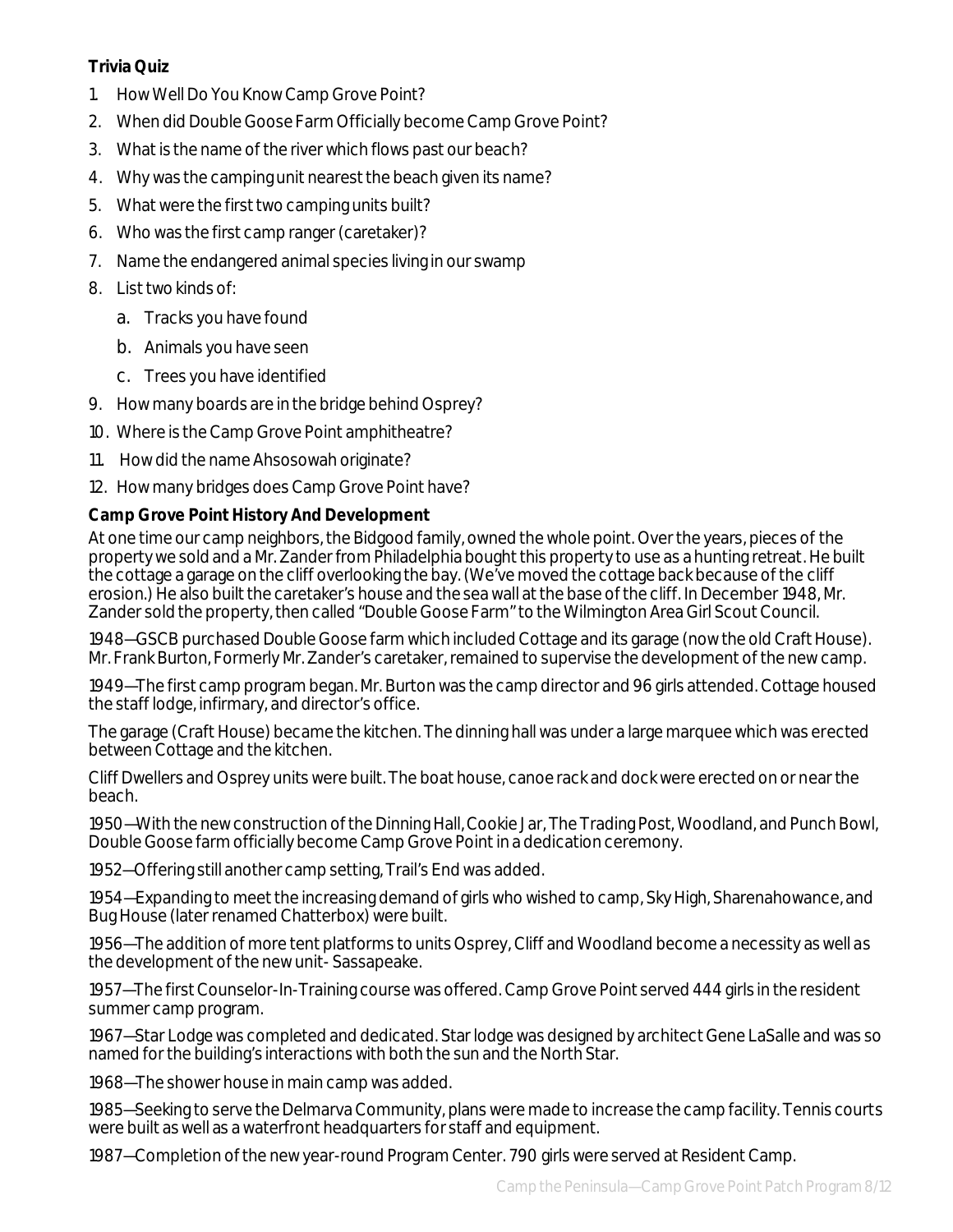# **Forest Activity Guide**

# **Background**

Imagine what this whole countryside around Camp Grove Point would have looked like before the European settlers came to North America. Huge trees, most bigger than any you see here now, spread their branches to cover the East like a giant's umbrella. Indians umbrella, Indians used the trees but they used them sparingly. When the pioneers and settlers came to the New World, they cut and burned the trees to turn the land into pasture or cropland.

Did you notice the large farms along the roads as you arrived at Camp Grove Point? They were originally forests.

By the mid 1800's much of the original forest in America was gone; replaced by farms, towns, roads, and near Camp Grove Point, tobacco plantations. Soon people began to realize how valuable forests are. They began to think about how even small changes would effect the natural community as a whole. Everything is connected to everything else, like the links of a chain.

# **Field's First Equipment: Hand Trowel**

Go to the lawn area near the edge of the woods behind the swimming pool. What's making food for animals here? (The grass and other small, green plants.)

Let's take a look at the raw materials green plants need in order to make food. Walk into a sunny spot and feel the warmth on your face. This vital star provides the energy to make our plants work. Dig down about 3-4 inches into the soil and feel the texture. Is it sandy, crumbly, clay-like, wet or dry? Does it feel warm to your touch or cool? Do you notice any animals or signs that animals are here, i.e., nests, webs, holes, droppings?

# **Forest Scene Equipment**: Hand Trowel

Now walk into the woods. Many more animals live near the edge of the edge of the forest than in the open field because there is more food and shelter there. As you move from the sunny field into the woods, did you notice any difference?

Again, dig into the soil, feel the texture and temperature. The top of the forest soil is called humus. Notice that it's full of decaying leaves, roots, and twigs. The humus acts as a giant sponge holding the moisture in the soil for plant's use.

Because there are different amounts and kinds of non-living things (light, water, soil, air temperature) in the forest than there are out in the field, there are also different kinds of plants and animals. Rabbits, field mice, grasshoppers, clover and grass are typical of field: raccoons, deer mice, woodpeckers, trees and ferns are found in forests. If left undisturbed for years, trees' seeds will be flown or carried into the field. The field will eventually become a forest.

# **Outer Space Equipment: Optional Bandana**

You're a visitor from outer space coming to Earth for the first time. Your mission is to discover something interesting about this blue and green planet. After your spaceship bumps down on a spongy surface, the hatch opens and you find yourself surrounded by many tall, hard things. One, shorter than the rest, moves toward you. (Have girls choose a partner as though one were the Extraterrestrial and one the Earthling.)

Soon you realize you don't sense your surrounding the same way he does-you can't see, hear or speak. (Have the Extraterrestrial tie a bandana around her eyes, or just close them if a blindfold is a frightening idea.) But with your good sense of touch and smell you are ready to explore this forest with the help of the friendly Earthling.

Now the stage is set. Instruct the Earthlings to guide their "E-T's" to as many different forest objects as possible: branches, leaves rough and smooth bark, rocks, soil, moss, etc the "E-T's' try to perceive as much as they can about the texture, size and shape of each object.

Remind the girls they are responsible for each other's safety (no poison ivy, please), and since the "E-Ts" cannot hear or speak no vocal communication: words, whistles, grunts are all no-no's. Allow about five minutes for exploring, switch partners.

Gather the group back together and encourage the girls to describe their experience.

# **What Rough Skin You Have, My Dear! Equipment:** paper and crayons-1 per Girl

Follow the road into the woods, away from the pool area. Soon you will walk through a grove of evergreen, red pine and fir trees. Although this grove was planted deliberately, in a naturally growing area evergreen trees would usually be an in between stage of growth occurring between a field and a mature forest. Leave the road the enter the forest at a spot where you see very large trees.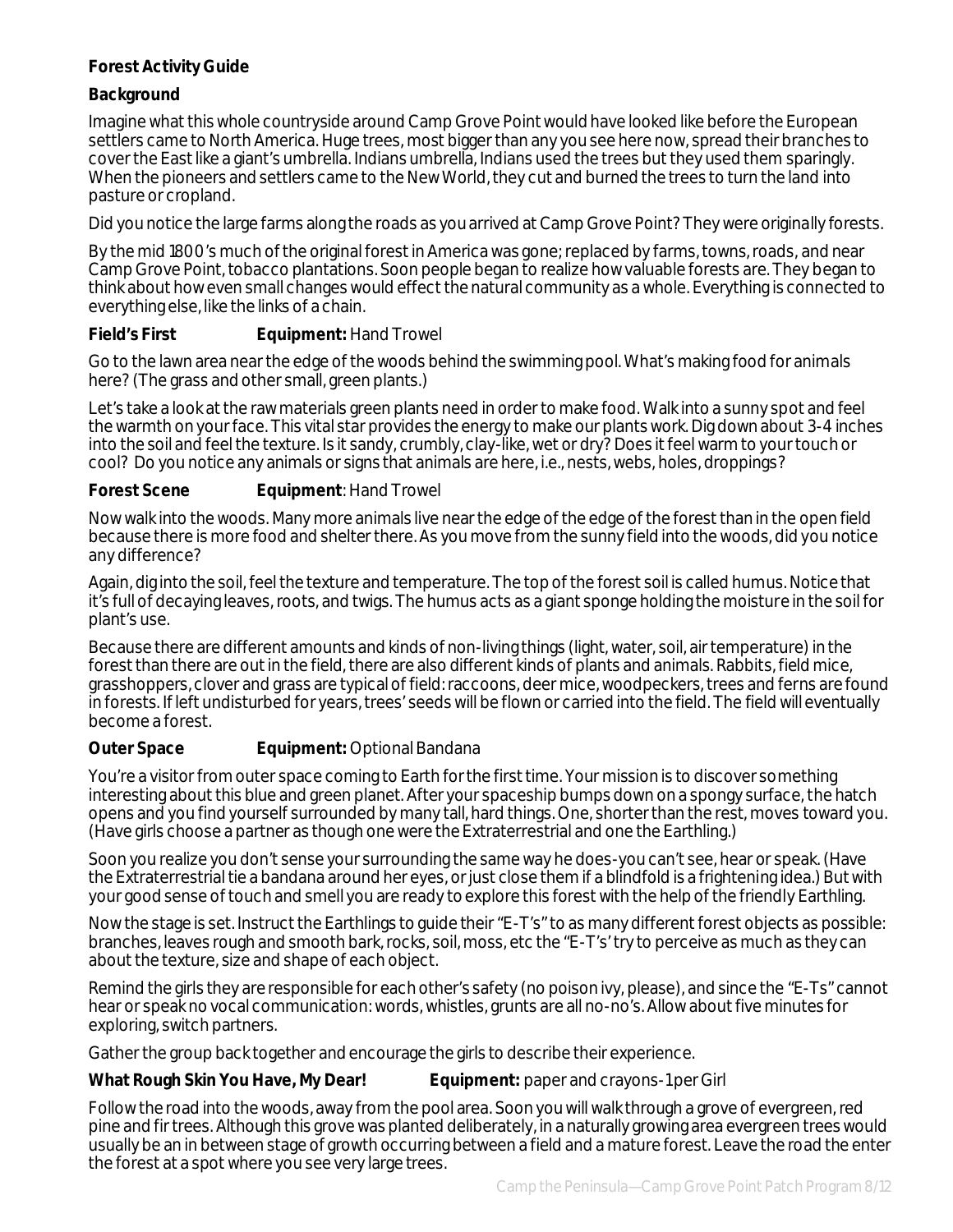As you look around the forest, you will notice different tree bark textures and colors. Make bark rubbings from several different kinds of trees. (Place a sheet of paper against the tree and rub gently with the flat side of crayon.) The bark, a tree's armor and overcoat, may be several inches thick on the chestnuts and oaks here or as much as two feet thick on the large Douglas Firs in the northwestern USA.

# **Lots of Leaves**

Leaves are the heart of the forest food factory-the place where food is actually made. In autumn, deciduous (de-cid-u-ous) trees lose their leaves. The forest food factory shuts down for the season as the green chlorophyll breaks down leaving beautiful reds, yellows and purples.

Gather several different kinds of leaves from the forest floor and compare them: size, shape, texture, color, vein pattern. Leaves may be arranged on the branches alternately or opposite each other. Look at a tree close to you.

Are the leaves alternate or opposite? Leaf shape, size and arrangement, as well as bark texture and color, branching pattern and type of seed all help to identify trees.

#### **Some Nutty Stuff**

Remember the grove of evergreen trees you walked past earlier? Pines, spruces, first and other conifers are trees that have needles rather than leaves and do not produce flowers. Instead thin seeds are produced on the surface of cones. Most of the trees such as oaks, maples and beech bear their seeds enclosed in fruits (acorns, "helicopters", nuts, apples. Etc.) Most tree seeds never get to grow into trees. Why not? (They may fall in an unsuitable spot, i.e., not enough light, soil, water, space: some may be eaten by animals or paved or built over.)

Have each girl gather as many different kinds of seeds and nuts as she can in two or three minutes. They may wish to save these to use along with their leaves and bark rubbings in a nature collage.

All of the plants and animals living in the forest make up the forest community. Forests change constantly. The orderly, progressive development over a period of years a forest from one level to another until it reaches a mature stage is called "succession." All of the plants and animals in the forest community are liked together by their common need for food (nutrients), water, shelter and space.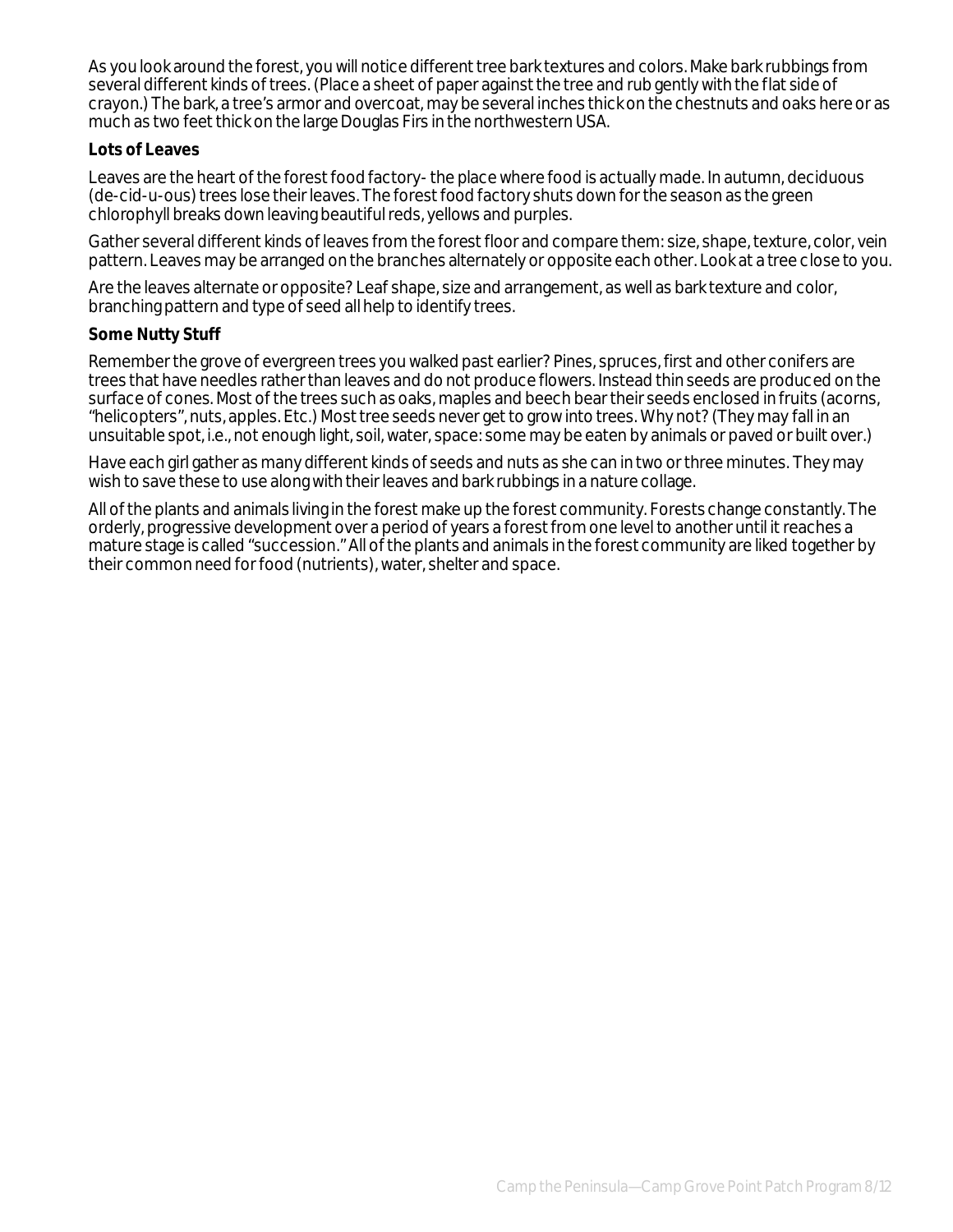# **Estuary Activity Guide**

# **What is an Estuary?**

Pretend we're flying high over the northern portion of the Chesapeake Bay. As we gradually drop down through the layer's of clouds, we can see the gently moving waters of the bay. Actually we're looking at a drowned valley formed 10,000 years ago by the mighty Susquehanna River. Spreading out in all directions are rivers, long and short, like the crooked fingers of an 180 mile long hand. Tidal rivers mingle their fresh waters with salty bay to form this biological treasure chest – an estuary. The Chesapeake Bay and it's rivers form the largest estuary in the USA and one of the largest estuaries in the world.

Encourage the girls to use their sense of sight, hearing smell and touch to discover what lives in this watery world:

**Touch the water** to see how warm or cold it is. The temperature of the water effects the plants and animals that live in it. Cold water holds more oxygen than warm water. Oxygen is necessary for all animals to breathe.

Although estuarine plants and animals prefer temperature within a certain range, they can tolerate quite a bit of change. Deep water holds more heat and changes less rapidly than shallow water. Some animals, such as the blue crab, go into deeper water in the winter to avoid sudden changes and freezing temperatures.

Does the water feel oily or gritty? How can this affect life in the water? (Diminishes the amounts of light an oxygen available to plants and animals)

Estuarine plants and animals can't live without oxygen any more than we can. Green plants produce oxygen during photosynthesis, (the process in which green plants make food and give off oxygen); some of this gas is mixed into the water by the wind and the waves. The bacteria that decay dead plants and animals use up large amounts of oxygen. So, you see, the amount of oxygen in the water varies with the temperature, amount of living things, depth and clarity of the water.

**Smell the air:** does it smell salty as though you are at the beach? Similar, but not quite the same? Salts make up most of the Dissolved minerals in sea water. The water at Grove Point is closer to fresh than sea-salty. Remember this is the mouth of the Sassafrass River.

#### **Estuaries**

What events might make the salt content of this water lower in the spring than the fall? (Fresh water from melting snow and ice flowing down the rivers to the bay.) Since salt affects body chemistry, most aquatic plants and animals cannot tolerate wide difference in salinity, e,g., if we were to take a hard clam from the salty lower bay and put it in the upper bay with its load of fresh water the bay is layered with salty lower flowing under top fresher.

Can you name some special adaptations that estuarine animals have help protect themselves? (Scales, shells, flattened bodies, spines.)

Why all this concern about water chemistry? The physical and chemical conditions of the water give us an idea of how healthy. When there is not enough of one things, such as oxygen , or too much of other something else such as silt or poisonous chemical, organisms may become sick, may not be able to reproduce or may die.

People also need the various substance in the water to be within certain limits for drinking and for other uses. When all of the elements in the estuarine waters are in balance, the system works, plants, animals, people thrive.

Look around the beach have each girl pick up one object and tell something about it (how it looks, feels or smells) or make up a story about it.

Explain to your girls that a habitat is a place where plants and animals live. It must provide food, water and shelter. Ask the girls how many different habitats they can think of here at the beach (open water, clinging to rocks, under driftwood, in the sand). Each habitat supports a special community or group of plants and animals.

Using a spade, a stick, or just your hands dig down several inches in a variety of places: upper beach, lower beach, in shallow water. You may find worms, tiny shrimp-like creatures called copepods of clams.

#### **Beach Discovery Walk**

The Chesapeake estuary you are now observing did not always look like this: it will not look like this in the future. Like any other natural sea, estuaries are born, grow old, and die.

The Chesapeake Bay was born as a result of glaciers melting almost 10,000 years ago and flooding in deep Susquehanna River bed. The natural process of erosion began here with the birth of the estuary but people have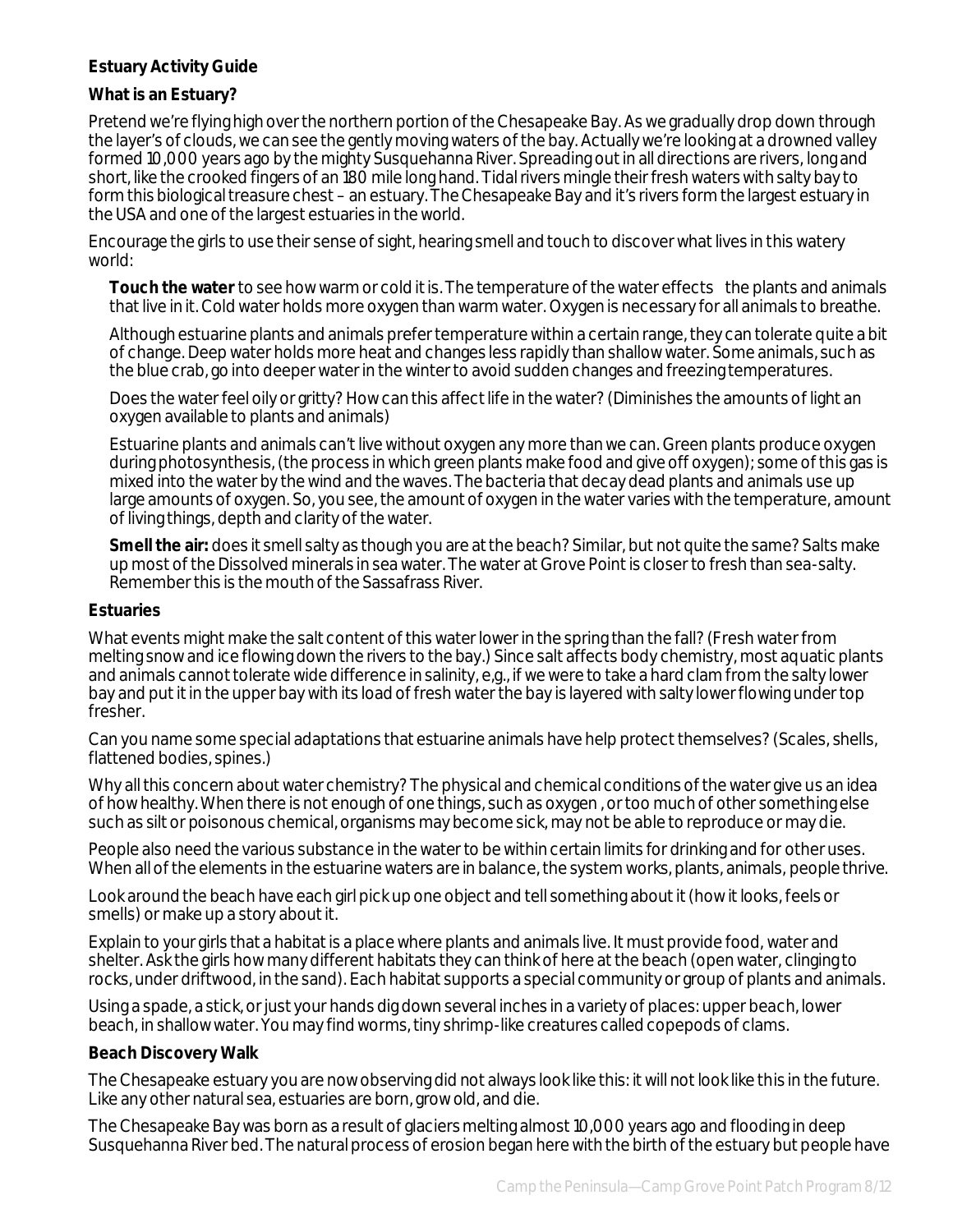speeded up that process by cutting forest, farming, building houses and roads and by generating boat wakes. In addition, pollution by sewage, chemicals, farm run-off and oil sills all cause damage to the estuary and to its wildlife.

As you face the water, turn to your right and walk toward the bay. Explain that this is where the Sassafras River empties its fresh water into the salty Chesapeake Bay. Many fish and other water animals live and have their young here.

It is also an important "highway" for boats. First Indians traveled and fished here. Then European explorers, traders, settlers, even pirates sailed the bay.

The bay's importance to the growing nation became more than just a supply house for food [Fish, oysters, crabs]. Unfortunately, these tasty foods are not longer as plentiful as they were. What factors would have caused their decline? (Loss of habitat- especially the filling in of the marshes, pollution, over-fishing.)

- Watch for different kinds of boats as you explore the beach.
- Look for evidence of pollution as you walk. Did you notice a black tarry material mixed with the sand? What could this be? What harm does it do? (It is left-over oil from a spill. Some wastes in the water, such as nitrogen, use up oxygen causing plants and animals to die. Mercury and other poisons kill fish and make people ill. Other things, such as silt, clog gills so aquatic animals can't breathe.)
- Notice the cliffs on your right. How do you think they got so steep? (As waves from storms and power boats slap the shore, protective plant cover disappears and more and more of the land is eroded.) What can be done to slow this process of erosion? (Bulkheads made of wood, and rip-rap made of chunks of rock types of walls that can be built to protect the shore.) These measures are expensive and cannot stop erosion, but only slow it down.
- It's almost impossible to walk a beach without noticing what is on it. Younger girls will enjoy finding something rough and something smooth. Have them decide whether it was once living. Look for something smooth. Have them choose something interesting and tell about it to the others. (Texture, size, shape, where it may have come from, or make up a story about where it has been and what it has seen.)
- Older girls can be more specialized in their search. Look for hollow, twisted, rocks, black or rust colored or with iron rings. Those contain iron that was once mined near Grove Point. In some places the hollow rocks may be filled with red mud. These are commonly called Indian Paint Pots, for it is thought that the Indians used them for the purpose. Quarts, sandstone and soapstone are among other mineral finds on the beach.
- Signs of animals abound. In addition to shells and skeletons washed ashore you may find feathers and most certainly you will be able to find tracks if you look near the base of the cliff. Many animals visit the beach: deer, opossum, raccoon, turtles, gulls, herons, snakes, geese, dogs. How many can you see on your visit to the beach?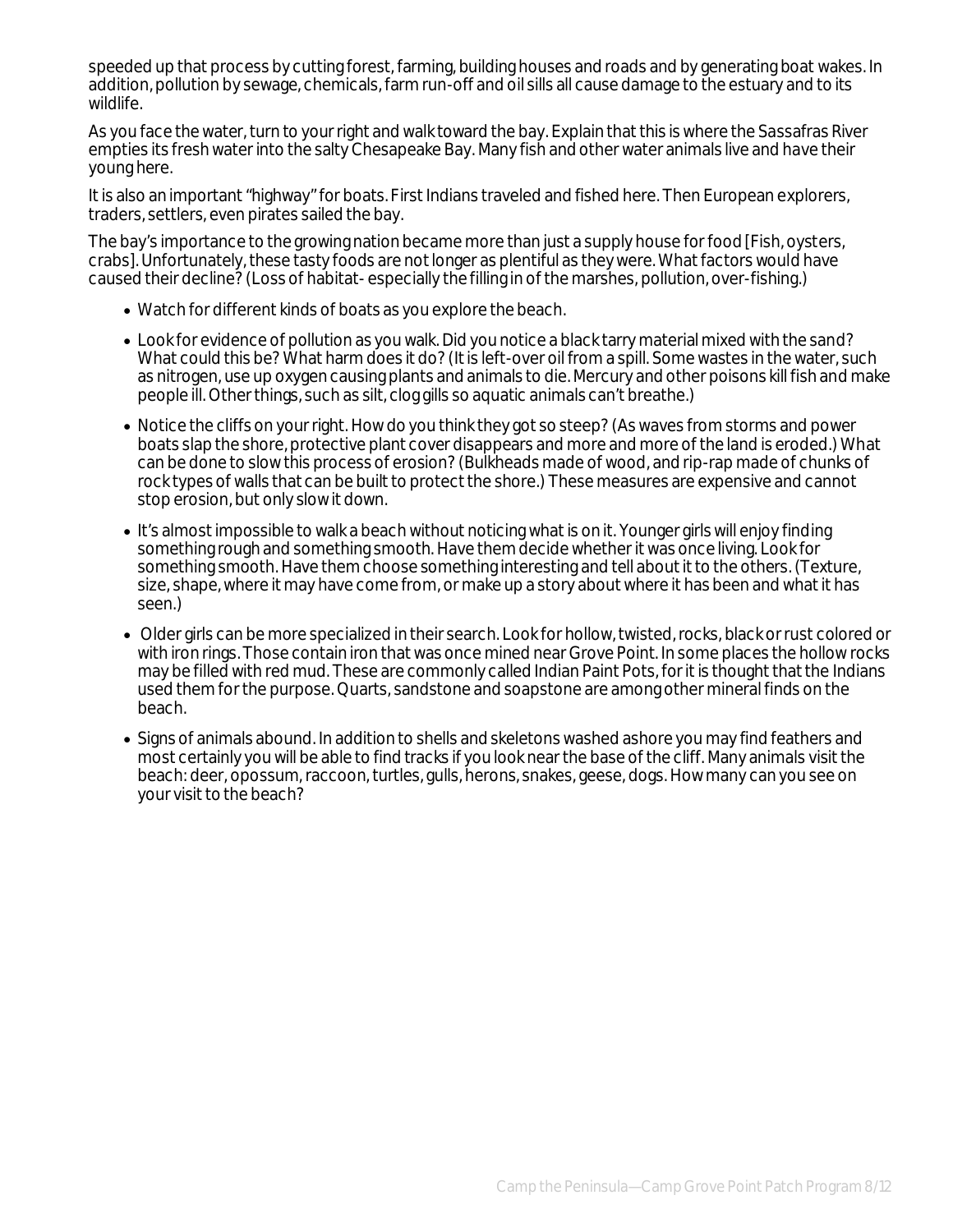## **Swamp Activity Guide**

Many people think of a swamp as a nasty place full of quicksand, dangerous snakes, biting bugs and messy mud. They treat it as a garbage dump. Actually, swamps are valuable, lively and strangely beautiful areas. Come explore Grove Point's swamp the land of leopards and dragons (leopard frogs and dragon flies, that is). Discover the drama of day-to-day life in this fascinating wetland.

#### **What is a Swamp?**

### **Background**

All lakes and ponds die someday. How does this happen? As water plants and animals die and rot, that decaying material plies up higher and higher making the water above it shallower. Grasses can grow making the lake a marsh.

Over a period of many years, shrubs and trees may replace some of the grasses making the marsh a swamp. This process is called succession. A swamp may dry up or flood over, but to be considered a swamp at all, it must be wet enough during the during the growing season to support water-loving plants.

How does this water get here? In a swamp, The water table (upper layer of the groundwater) is high. Here at Grove Point, rainwater draining off surroundings hills also helps to flood the swamp. The sea level on the East coast rises 6-12 inches each century so perhaps someday the trees here will drown and our swamp will again be a marsh

#### **The Swamp Fox Caper**

More than 200 years ago, another swamp far south of Grove Point served as a hideout for General Frances Marion. General Marion and his men knew their swamp so well they were able to make surprise attacks against British troops during the Revolutionary War, then slip quickly and quietly back into the swamp and "disappear". General Marion thus earned the nickname, "The Swamp Fox."

- 1. Take the girls to an areas of the swamp near the boardwalk. Ask them to imagine they are members of the Swamp Fox's band. Instruct them to look around Grove Point's swamp and think of some problems they might have maneuvering and hiding there.
- 2. Next, take your girls onto the bridge, about 1/3-1/2 of the way across, and have them sit down on the bridge looking out into the swamp. Ask the girls to think of two special tools or adaptations that would help them hide in or move through the swamp. These tools may be realistic, such as built-in periscope eyes for seeing around tree trunks. Have the girls draw their tools or describe them verbally.

#### **The Swamp: A Mini-Zoo**

Besides the frogs, turtles, snakes, owls, redwing blackbirds, mice, rabbits, shrews, star-nosed moles and flying squirrels that make the swamp their regular home, many animals visit from near by areas. Deer, raccoons, skunks, fox opossum, hawks and pheasants make this swamp a part of their regular rounds as they search for food . Many birds such as wood ducks, warblers, towhees, and scarlet tanagers raise their families here in the spring and summer.

Watch for clues that these resident and visitors are here. Search for tracks, animals holes, nests, droppings, halfeaten food, fur feathers, shells, trails and sounds. If you see a turtle check carefully, for living in our Grove Point swamp is the endangered species: bog turtle. It can be distinguished from the green-earned slider, or eastern painted turtle, by it's dark brown shell and orange patch on the neck. Look for the bog turtle sunning on a log, or in wet, muddy places.

#### **Dragons of the Swamp**

Dragonflies, and their more delicate cousins the damselfies, are very efficient hunters. The babies, called nymphs, live underwater eating insects including young mosquitoes, small fish and even tadpoles. (Nymphs are harmless to people.) The nymphs shed their skin many times as they grow and eventually molt into adults. The rainbow winged adults cruise through the swamp hunting for adult mosquitoes and other flying insects for dinner. The fact that scientists have caught dragonflies with more than 100 mosquitoes in their mouths at one time has earned them the name "mosquito hawk."

Go to the spot on the boardwalk near some water where you see dragonflies flying. A warm sunny day is best. Stand quietly and try to spot both dragon and damselflies. Make sure the girls understand the difference. When a dragonfly has landed on a leaf it's wings remain outstretched. A damselfly's wings will be folded.